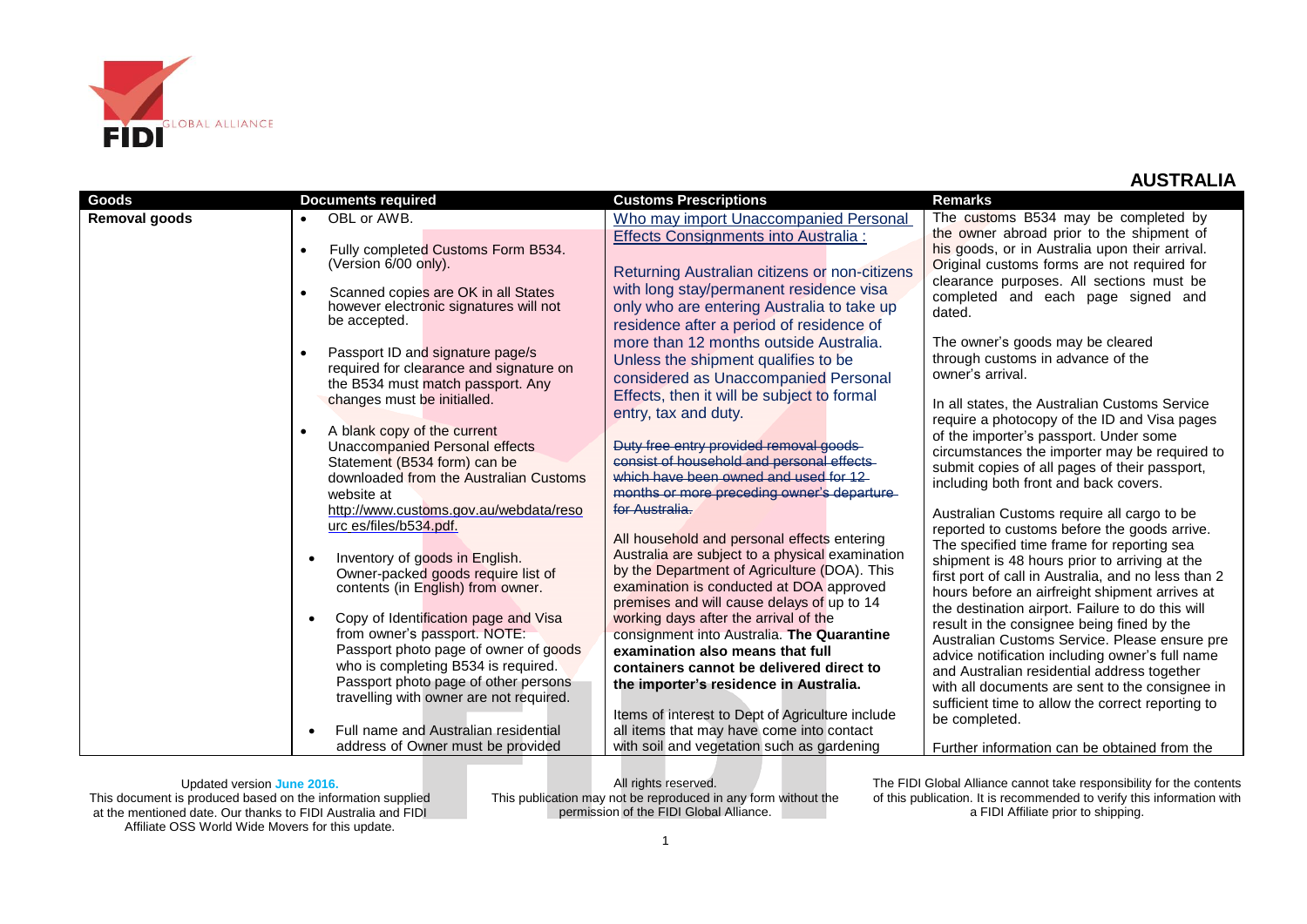

| Goods                                          | <b>Documents required</b>                                                                                                                                                                                                                    | <b>Customs Prescriptions</b>                                                                                                                                                                                                                                                                                                                                                                                                                                                                                                                                                                                                                                                                                                                                                                                                                       | <b>Remarks</b>                                                                                                                                                                                                                                                                                                                                                                                                                                                                                                      |
|------------------------------------------------|----------------------------------------------------------------------------------------------------------------------------------------------------------------------------------------------------------------------------------------------|----------------------------------------------------------------------------------------------------------------------------------------------------------------------------------------------------------------------------------------------------------------------------------------------------------------------------------------------------------------------------------------------------------------------------------------------------------------------------------------------------------------------------------------------------------------------------------------------------------------------------------------------------------------------------------------------------------------------------------------------------------------------------------------------------------------------------------------------------|---------------------------------------------------------------------------------------------------------------------------------------------------------------------------------------------------------------------------------------------------------------------------------------------------------------------------------------------------------------------------------------------------------------------------------------------------------------------------------------------------------------------|
|                                                | to obtain clearance. Please note a<br>Post Office Box or Business address<br>is not acceptable.<br>If importer has been in Australia longer<br>than 12 months, it may be required to<br>clear the consignment via a formal<br>Customs Entry. | equipment, bicycles, scooters etc, sporting<br>and camping equipment e.g. golf clubs and<br>buggies, cleaning equipment, brooms, mops,<br>vacuum cleaner waste bags and the like.<br>These items should be thoroughly cleaned<br>before despatch.<br>Please note however prior cleaning and other<br>treatment (Fumigation, steam cleaning etc.)<br>does not ensure automatic clearance. DOA<br>will order further treatment if in their opinion<br>the items being imported present a quarantine<br>risk.<br>Please also be conscious of festive decorations<br>and wreaths containing dried vegetable matter,<br>including pine cones and the like. If imported<br>these items will be subject to further treatment<br>or destruction. Further information is available<br>at<br>http://www.agriculture.gov.au/travelling/moving-<br>immigrating | Customs fact sheet at<br>https://www.border.gov.au/Busi/Impo/Send<br>All personal and household effects<br>consignments are subject to<br>Quarantine examination and fees. The fees<br>cover DOA Inspectors' attendance and entry<br>processing, removalist's costs of licensing,<br>software, administration, audit compliance,<br>warehousing as well the unpacking and<br>repacking items designated for inspection. Fees<br>should be obtained from your designated<br>Australian destination agent in advance. |
| <b>Diplomat's removals</b>                     | OBL or AWB<br>$\bullet$<br>Original Customs Form B615 completed<br>$\bullet$<br>by Embassy/ Consulate in Australia.<br>Inventory of goods<br>$\bullet$<br>Copy of ID page of Passport<br>$\bullet$                                           | Duty free entry                                                                                                                                                                                                                                                                                                                                                                                                                                                                                                                                                                                                                                                                                                                                                                                                                                    | Subject to Quarantine examination and<br>inspection fees. Some Australian Ports of<br>Arrival will require letter of authority on<br>Diplomatic Letterhead to allow Quarantine<br>examination.                                                                                                                                                                                                                                                                                                                      |
| <b>Inheritance, Deceased</b><br><b>Estates</b> | Copy of will or certified relevant extract<br>$\bullet$<br>of will.                                                                                                                                                                          | Duty<br>free<br>entry<br>provided<br>legatee<br>is<br>permanently domiciled in Australia and will                                                                                                                                                                                                                                                                                                                                                                                                                                                                                                                                                                                                                                                                                                                                                  | Bequeathed goods are required to be formally<br>entered through Customs (additional charges                                                                                                                                                                                                                                                                                                                                                                                                                         |

Updated version **June 2016.** This document is produced based on the information supplied at the mentioned date. Our thanks to FIDI Australia and FIDI Affiliate OSS World Wide Movers for this update.

All rights reserved. This publication may not be reproduced in any form without the permission of the FIDI Global Alliance.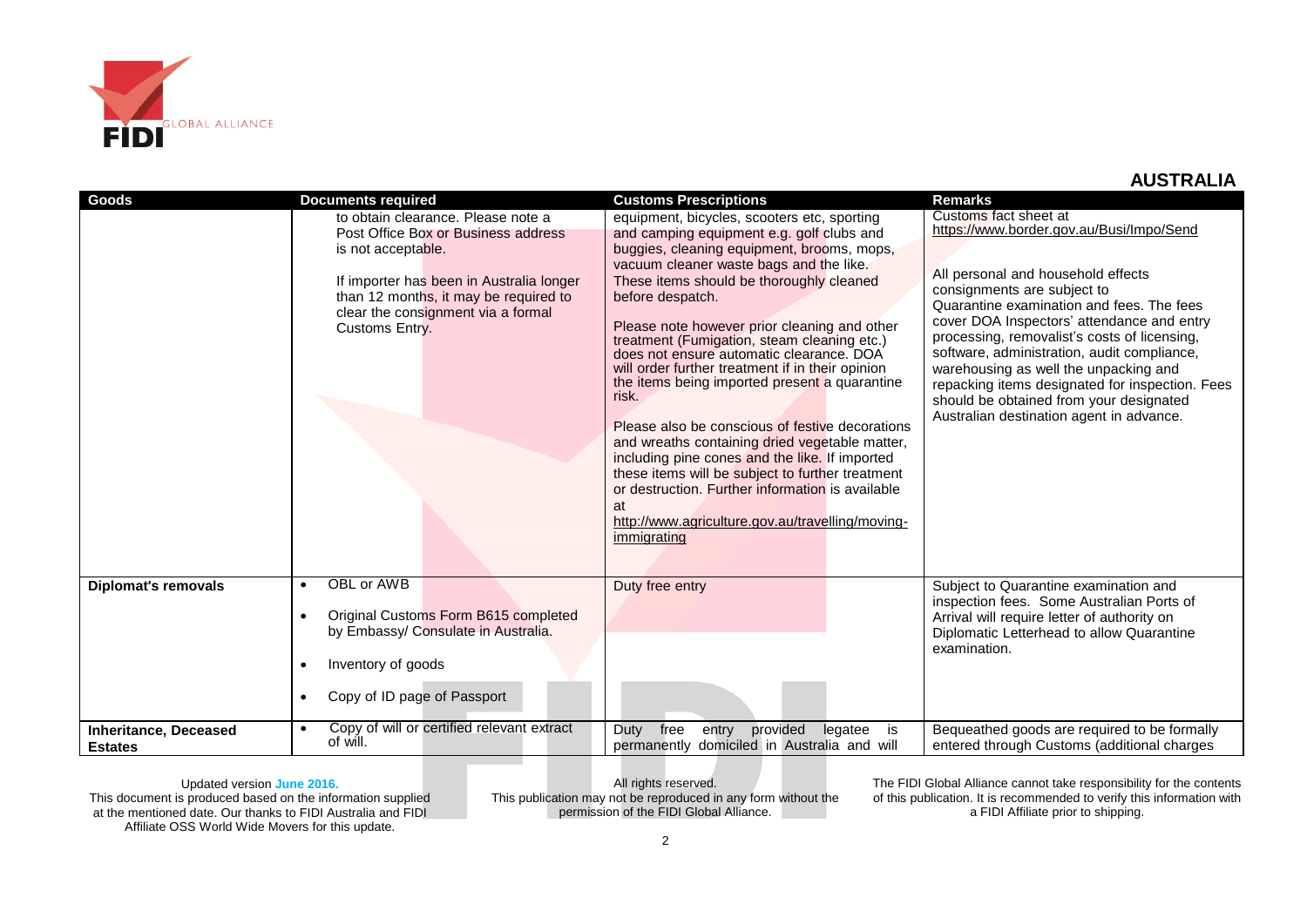

| <b>Goods</b>                                                                                                             | <b>Documents required</b>                                                         | <b>Customs Prescriptions</b>                                                                                                                                                                                                                                                                                                                                                                                                                                                                                                                      | <b>Remarks</b>                                                                                                                                                                                                                                                                                                                                                                                                                                                                                                                                                                                                                                                                                                                                                                                                                                                                  |
|--------------------------------------------------------------------------------------------------------------------------|-----------------------------------------------------------------------------------|---------------------------------------------------------------------------------------------------------------------------------------------------------------------------------------------------------------------------------------------------------------------------------------------------------------------------------------------------------------------------------------------------------------------------------------------------------------------------------------------------------------------------------------------------|---------------------------------------------------------------------------------------------------------------------------------------------------------------------------------------------------------------------------------------------------------------------------------------------------------------------------------------------------------------------------------------------------------------------------------------------------------------------------------------------------------------------------------------------------------------------------------------------------------------------------------------------------------------------------------------------------------------------------------------------------------------------------------------------------------------------------------------------------------------------------------|
|                                                                                                                          | Copy of death certificate (optional)<br>$\bullet$                                 | not use the goods for trade or business<br>purposes.                                                                                                                                                                                                                                                                                                                                                                                                                                                                                              | may apply) if they have a value over AUD<br>1000. If the goods are valued under AUD<br>1000, a SAC entry is required (additional<br>entry charges may apply).                                                                                                                                                                                                                                                                                                                                                                                                                                                                                                                                                                                                                                                                                                                   |
| Pre charged refrigeration<br>equipment included in<br><b>Personal and/or</b><br><b>Household effects</b><br>consignments | Customs Form B534<br>$\bullet$                                                    | The Ozone Protection and Synthetic<br>Greenhouse Gas Management Act 1989<br>prohibits the importation of pre-charged<br>refrigeration and air conditioning equipment<br>containing CFC's, HFC or HCFC gases however<br>one off personal imports can be exempt from<br>this Act and the import may meet the<br>requirements for a low volume import exemption<br>or other exemption.<br>Further details can be sourced from the<br>following website:<br>http://www.environment.gov.au/protection/ozon<br>e/licences/importing-cars-boats-caravans | Pre charged equipment containing CFC's,<br>HFC's or HCFC's that are being imported as<br>Personal/Household effects by an immigrant or<br>an individual arriving on a temporary entry<br>permit or is being reimported by an Australian<br>Resident (i.e. the equipment has been<br>previously exported from Australia by the<br>importer) are provided an exemption under the<br>act and can be imported. Equipment<br>containing CFC. HFC or HCFC's that was<br>purchased overseas by an Australian resident<br>and is being imported to Australia for the first<br>time will be required to have the system<br>evacuated and altered to accommodate a<br>different refrigerant. This work will need to be<br>performed by a qualified/authorised technician<br>at the expense of the importer. Motor Vehicles<br>are NOT considered as Personal and/or<br>Household effects. |
| <b>Antiques</b>                                                                                                          | Customs Form B534<br>$\bullet$<br>Lapada certificate of authenticity<br>$\bullet$ | Duty free entry for Bona Fide antiques. (i.e. 100<br>years old or over).<br>If documentary evidence is insufficient<br>Australian Customs Service may direct<br>verification via an approved Antiquity expert.<br>Verification fees apply and will be directed to the<br>importer.                                                                                                                                                                                                                                                                | Owned and used by the importer for 12 months<br>or longer overseas and the goods are not<br>intended for sale, antiques can be imported<br>without restriction as personal and household<br>effects.                                                                                                                                                                                                                                                                                                                                                                                                                                                                                                                                                                                                                                                                            |
| <b>Precious metal objects</b>                                                                                            |                                                                                   | Duty free entry as Household and Personal                                                                                                                                                                                                                                                                                                                                                                                                                                                                                                         |                                                                                                                                                                                                                                                                                                                                                                                                                                                                                                                                                                                                                                                                                                                                                                                                                                                                                 |

Updated version **June 2016.** This document is produced based on the information supplied at the mentioned date. Our thanks to FIDI Australia and FIDI Affiliate OSS World Wide Movers for this update.

All rights reserved. This publication may not be reproduced in any form without the permission of the FIDI Global Alliance.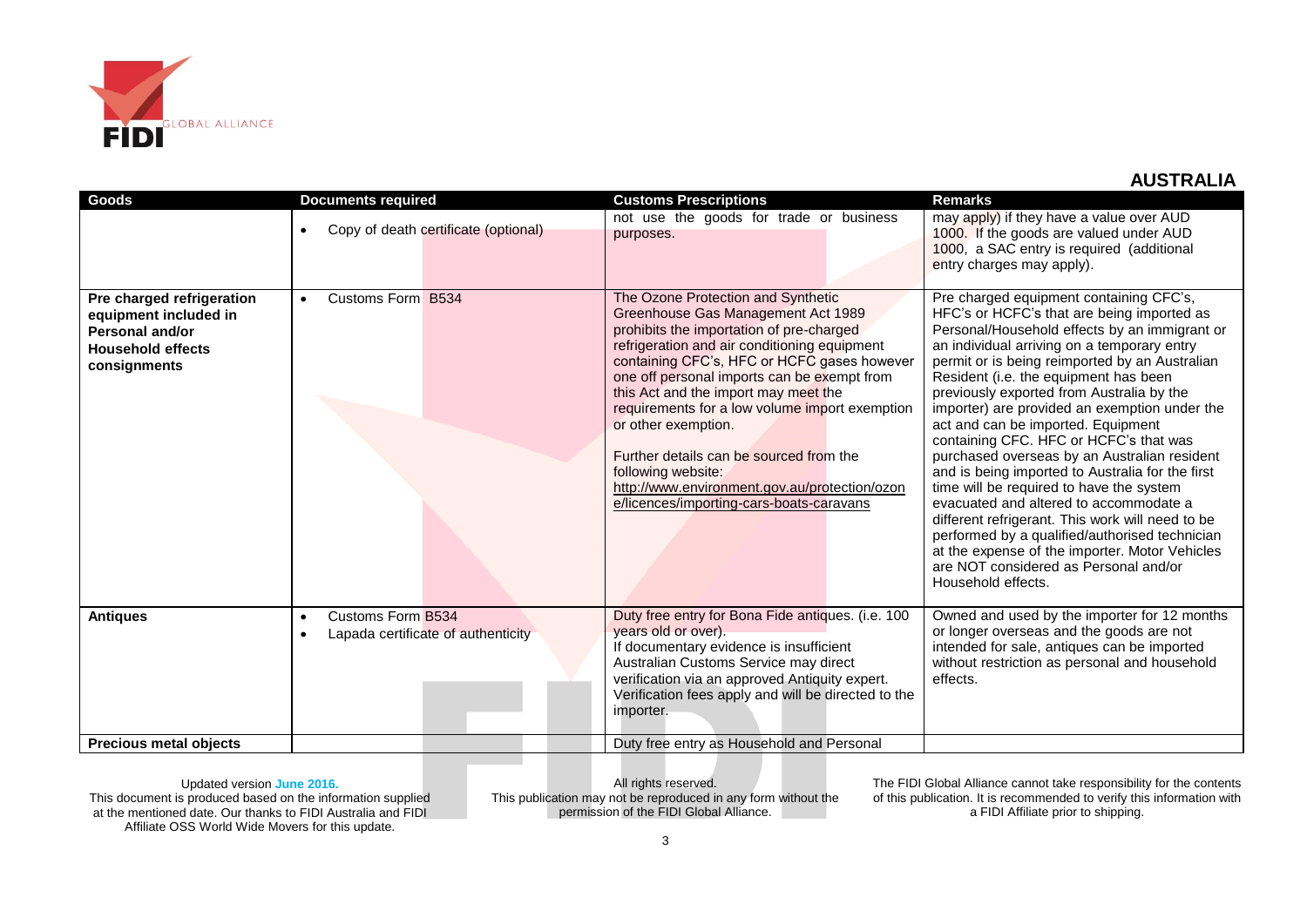

| Goods                                                                                     | <b>Documents required</b>                                                                                                                                                                                                                                                               | <b>Customs Prescriptions</b>                                                                                                                                                                                                                                                                                                                                                                                                                                                                                                                                                                                                                                                                      | Remarks                                                                                                                                                                                                                                                                                                         |
|-------------------------------------------------------------------------------------------|-----------------------------------------------------------------------------------------------------------------------------------------------------------------------------------------------------------------------------------------------------------------------------------------|---------------------------------------------------------------------------------------------------------------------------------------------------------------------------------------------------------------------------------------------------------------------------------------------------------------------------------------------------------------------------------------------------------------------------------------------------------------------------------------------------------------------------------------------------------------------------------------------------------------------------------------------------------------------------------------------------|-----------------------------------------------------------------------------------------------------------------------------------------------------------------------------------------------------------------------------------------------------------------------------------------------------------------|
|                                                                                           |                                                                                                                                                                                                                                                                                         | effects.                                                                                                                                                                                                                                                                                                                                                                                                                                                                                                                                                                                                                                                                                          |                                                                                                                                                                                                                                                                                                                 |
| <b>Motor Cycles (With</b><br>reciprocating internal<br>combustion piston engines<br>only) | Formal Customs Entry required<br>Vehicle import Approval.<br>Registration and/or other proof of<br>$\bullet$<br>ownership documents as described in<br>Motor Vehicles section.                                                                                                          | All Motor Cycles are exempt Customs Duty and<br>Luxury Car Tax but will attract 10% GST. The<br>GST will be calculated on the VoTI as described<br>in the Motor Vehicles section.                                                                                                                                                                                                                                                                                                                                                                                                                                                                                                                 | Refer remarks in Motor Vehicles section.                                                                                                                                                                                                                                                                        |
| <b>Other motorised vehicles</b>                                                           | Vehicle Import approval<br>All motorised (on and off road including kids<br>scooters, quad bikes and the like) including<br>Australian return vehicle require import<br>approval. Apply prior and get approval prior to<br>shipping.<br>DO NOT SHIP UNTIL APPROVAL IS<br><b>GRANTED</b> | There is a wide variety of motorised equipment<br>or vehicles that are exempt from Import<br>Approval requirements however Customs will<br>insist on the submission of the Import Authority<br>for the vehicle in question, verifying the exempt<br>status of the item.<br>This requirement extends to items such as ride<br>on mowers, farm equipment, motorised trikes,<br>quad bikes, motorised scooters (including<br>children's electric powered scooters) and the<br>like.<br>Much of this equipment falls under the<br>Household effects category and can be<br>imported Duty and GST free however the Import<br>Approval should be submitted with the Vehicle<br>Safety Standards Bureau. | N.B. The latest information on the importation of<br>motor vehicles can be obtained from the<br>following web sites:<br>Australian Customs Service:<br>http://www.border.gov.au/Busi/Impo/Impo-1<br>Vehicle Safety Standards:<br>https://infrastructure.gov.au/roads/vehicle_regul<br>ation/bulletin/index.aspx |
| <b>Motor Vehicles</b>                                                                     | Formal Customs Entry required<br>$\bullet$<br>Copy of Passport<br>$\bullet$<br><b>Registration papers</b><br>$\bullet$<br>Sales invoice<br>$\bullet$<br>Paid receipt<br>٠<br>Vehicle Import Approval<br>OBL                                                                             | All motor vehicles are subject to Customs Duty<br>and/or GST<br>Customs value for vehicles purchased for the<br>sole purpose of export to Australia can be<br>based on the purchase price, for other vehicles                                                                                                                                                                                                                                                                                                                                                                                                                                                                                     | The importation of motor vehicles into<br>Australia is strictly controlled and there are no<br>duty/GST free concessions available. This<br>means that all vehicles will be subject to duty<br>and/or GST, which will be calculated on the<br>value of the vehicle. In addition high value                      |

Updated version **June 2016.** This document is produced based on the information supplied at the mentioned date. Our thanks to FIDI Australia and FIDI Affiliate OSS World Wide Movers for this update.

All rights reserved. This publication may not be reproduced in any form without the permission of the FIDI Global Alliance.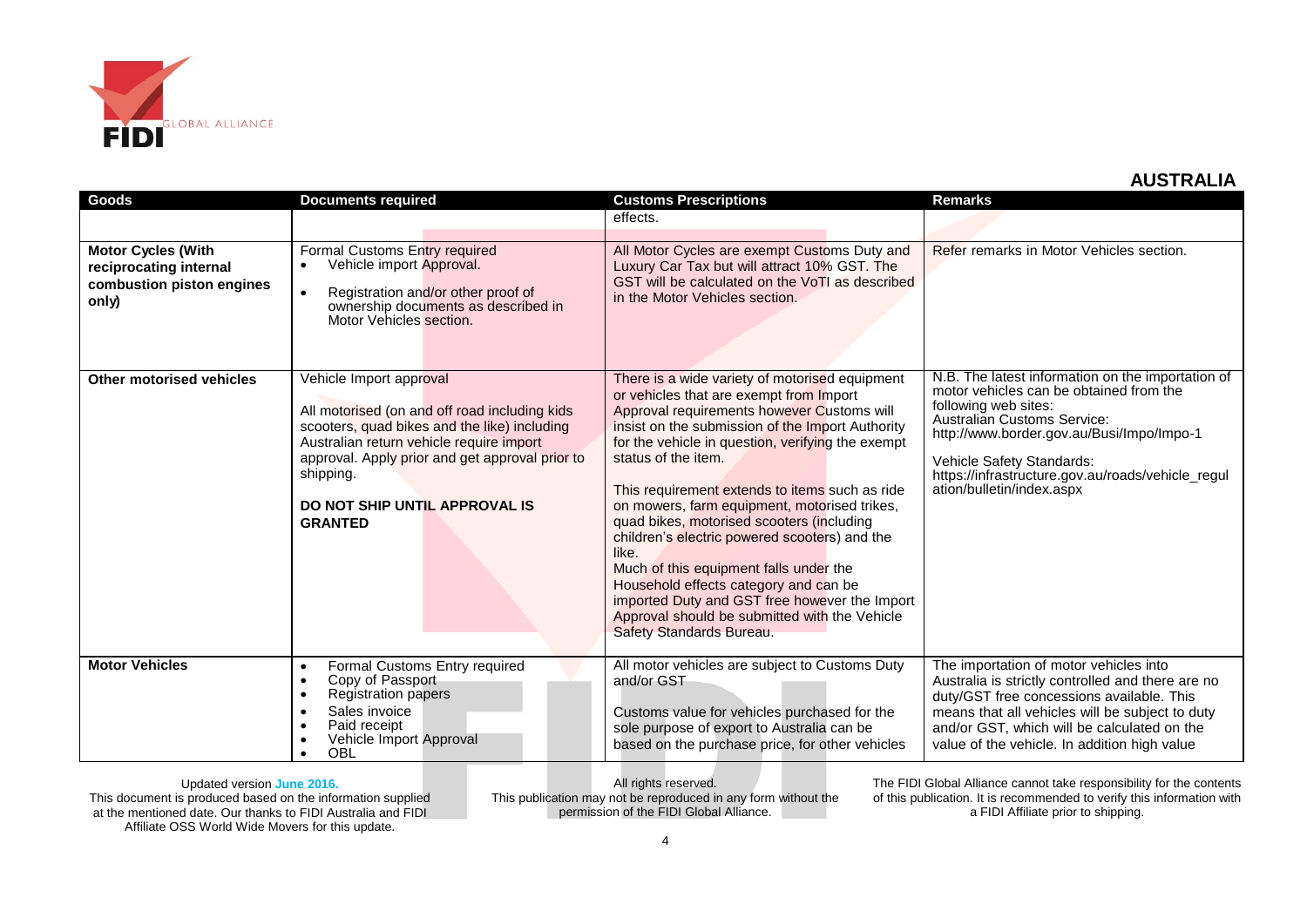

| <b>Goods</b> | <b>Documents required</b>                                                                                                                                                                                                                                                                                                                                                                                                                                                                                                                                                                                                                                         | <b>Customs Prescriptions</b>                                                                                                                                                                                                                                                                                                                                                                                                                                                                                                                                                           | <b>Remarks</b>                                                                                                                                                                                                                                                                                                                                                                                                                                                                                                                                                                                                                                                                                                                                                                                                     |
|--------------|-------------------------------------------------------------------------------------------------------------------------------------------------------------------------------------------------------------------------------------------------------------------------------------------------------------------------------------------------------------------------------------------------------------------------------------------------------------------------------------------------------------------------------------------------------------------------------------------------------------------------------------------------------------------|----------------------------------------------------------------------------------------------------------------------------------------------------------------------------------------------------------------------------------------------------------------------------------------------------------------------------------------------------------------------------------------------------------------------------------------------------------------------------------------------------------------------------------------------------------------------------------------|--------------------------------------------------------------------------------------------------------------------------------------------------------------------------------------------------------------------------------------------------------------------------------------------------------------------------------------------------------------------------------------------------------------------------------------------------------------------------------------------------------------------------------------------------------------------------------------------------------------------------------------------------------------------------------------------------------------------------------------------------------------------------------------------------------------------|
|              | <b>B534</b><br>Refrigerant Compliance form (if vehicle<br>fitted with refrigeration/air conditioning<br>system)<br>An 'Application For Vehicle Import Approval'<br>must be lodged with the Vehicle Safety<br>Standards office in Canberra, prior to the<br>arrival of the vehicle in Australia. This action<br>must be undertaken as early as is possible<br>as motor vehicles are unable to be cleared in<br>Australia until an approved application has<br>been obtained.<br>The latest publication from the Vehicle Safety<br>Standards is available from the following<br>website<br>https://infrastructure.gov.au/vehicles/imports/<br>process overview.aspx | an expert valuation will need to be done by an<br>authorised independent valuer in Australia,<br>and will be required to determine the customs<br>value.<br>The Customs Duty is 5% of the FOB<br>value.<br>The GST payable is 10% on the VOTI.<br>VOTI is the sum of (Customs Value +<br>Duty + Overseas Freight + Insurance). \<br>There is a 33% Luxury car tax (LCT)<br>payable on high value vehicles. The<br>current LCT threshold 1st July, 2014 is<br>Motor Vehicles with a " luxury car<br>value " exceeding A\$61,884.00 (for<br>specified fuel efficient vehicles \$75,375). | vehicles will attract a Luxury Car Tax. There<br>are also strict regulations for the registration of<br>motor vehicles, including motorcycles for road<br>use in Australia. All vehicles must comply with<br>Australian Design Regulations which, in<br>almost every case, will require modification to<br>be undertaken to the vehicle to bring it up to<br>the required standard. It is possible that in<br>some instances a vehicle may not be able to<br>be modified, or alternatively may require<br>extensive modification so as to allow<br>registration.<br>All such modifications must be undertaken<br>and certified by an accredited automotive<br>engineer and can be a very costly undertaking<br>which often results in an uneconomical<br>situation arising in preparing a vehicle for road<br>use. |
|              | The appropriate application form is available<br>from the following address:<br>https://infrastructure.gov.au/vehicles/imports/<br>online_form.aspx                                                                                                                                                                                                                                                                                                                                                                                                                                                                                                               | The LCT of 33% is payable on the<br>amount exceeding the threshold. E.g.<br>Car having customs value of<br>A\$80,000.00 The LCT will be calculated<br>as A\$80,000.00 minus the threshold<br>A\$61,884.00. The LCT of 33% is then<br>applied.<br>Vehicles over 30 years of age are Duty                                                                                                                                                                                                                                                                                                | There is some relief given to these<br>compliance regulations if a vehicle is imported<br>as a personally imported vehicle.<br>These concessions will, however, still require<br>that the imported vehicle attains a basic level<br>of safety requirements relating principally to<br>lighting, seat belts, child restraint anchorages<br>and glazing. To be eligible for a personally                                                                                                                                                                                                                                                                                                                                                                                                                             |
|              |                                                                                                                                                                                                                                                                                                                                                                                                                                                                                                                                                                                                                                                                   | Free; if the vehicle has not been so<br>substantially modified as to constitute a<br>newly manufactured vehicle.<br>Certain vehicles on which Duties were paid<br>when first imported into Australia, that have                                                                                                                                                                                                                                                                                                                                                                        | imported vehicle, an importer must meet the<br>following criteria:<br>The vehicle has been owned and<br>$\mathbf{1}$ .<br>used by the applicant for a<br>continuous period of at least 12                                                                                                                                                                                                                                                                                                                                                                                                                                                                                                                                                                                                                          |

Updated version **June 2016.** This document is produced based on the information supplied at the mentioned date. Our thanks to FIDI Australia and FIDI Affiliate OSS World Wide Movers for this update.

All rights reserved. This publication may not be reproduced in any form without the permission of the FIDI Global Alliance.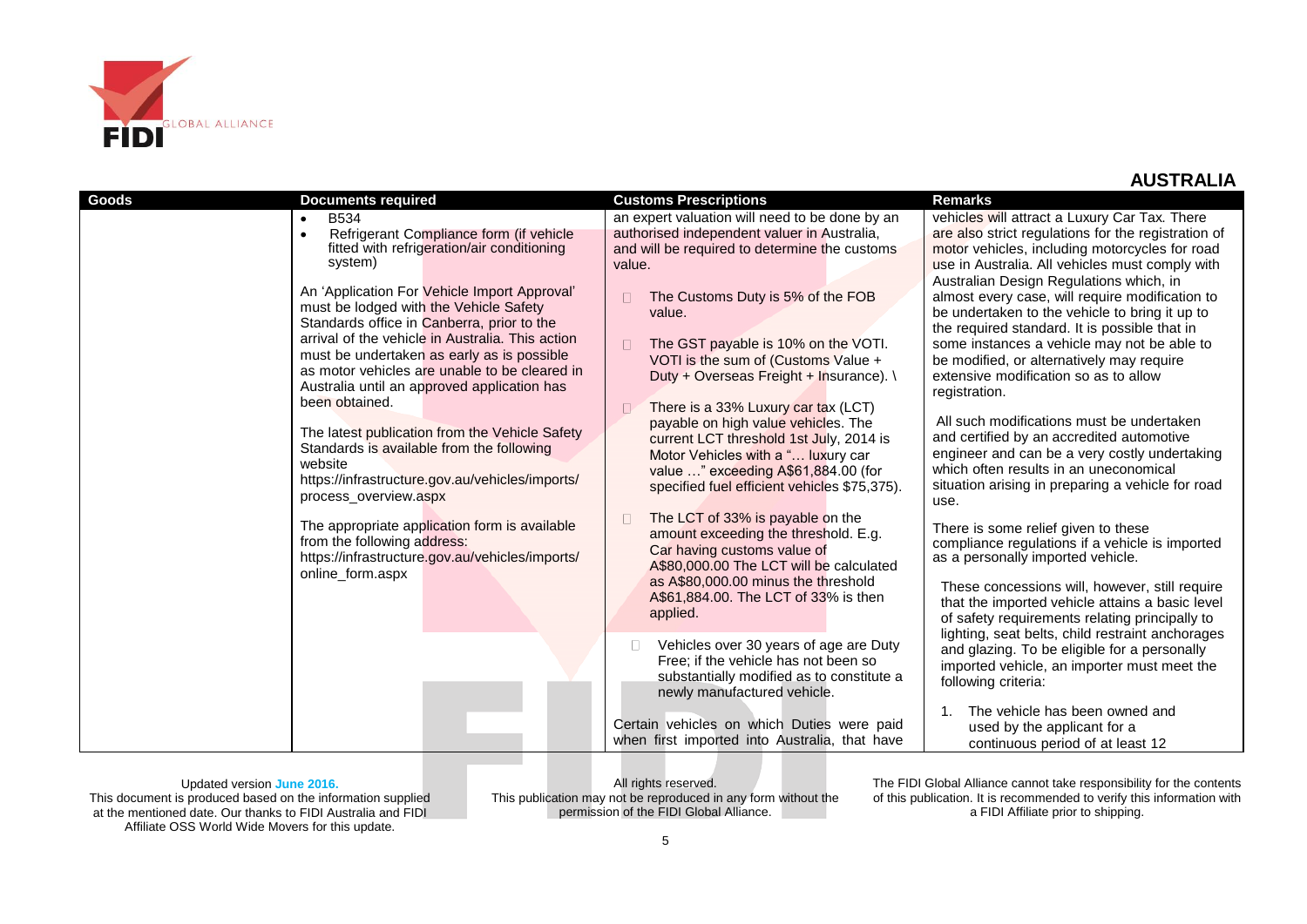

| Goods | <b>Documents required</b> | <b>Customs Prescriptions</b>                                                                                                                                                   | <b>Remarks</b>                                                                                                                                                                                                                                                                                                                           |
|-------|---------------------------|--------------------------------------------------------------------------------------------------------------------------------------------------------------------------------|------------------------------------------------------------------------------------------------------------------------------------------------------------------------------------------------------------------------------------------------------------------------------------------------------------------------------------------|
|       |                           | been exported from Australia and are being                                                                                                                                     | months.                                                                                                                                                                                                                                                                                                                                  |
|       |                           | returned to Australia, are Duty Free and GST                                                                                                                                   |                                                                                                                                                                                                                                                                                                                                          |
|       |                           | Exempt when meeting specified requirements.                                                                                                                                    | 2.<br>At the time the vehicle is imported,<br>the applicant is:                                                                                                                                                                                                                                                                          |
|       |                           | Certain Free Trade agreements will also<br>reduce the Duty payable.                                                                                                            | An Australian Citizen or an Australian<br>Permanent Resident; or<br>A person who has applied to become<br>an Australian Citizen or an Australian<br>permanent resident.                                                                                                                                                                  |
|       |                           | The current rates of duty applicable are<br>as follows:                                                                                                                        | The applicant is of an age that entitles<br>him or her to hold a licence or permit to<br>drive a road vehicle of that type.                                                                                                                                                                                                              |
|       |                           | Passenger vehicles less than 30 years<br>(new or used) including sedans, station<br>wagons and 4 wheel drive vehicles.                                                         | The applicant undertakes to comply with<br>4.<br>any requirements as to road safety that<br>are imposed in respect of the vehicle by<br>the Administrator of Vehicle Standards.                                                                                                                                                          |
|       |                           | Customs Duty $@$ 10% - Duty = 5%<br>GST @ 10% + LCT if applicable.                                                                                                             | 5.<br>Have not imported a road vehicle owned<br>by him or her within the year ending on                                                                                                                                                                                                                                                  |
|       |                           | Passenger vehicles of 30 years of age or<br>more:<br><b>Customs Duty None</b><br>GST @ 10% + LCT if applicable.                                                                | the day on which the vehicle in respect<br>of which the application is made is<br>landed in Australia.                                                                                                                                                                                                                                   |
|       |                           |                                                                                                                                                                                | An Application for Vehicle Import Approval                                                                                                                                                                                                                                                                                               |
|       |                           | Other vehicles (including "off road" 4 wheel<br>drives)<br>Customs Duty @ 5%<br>GST @ 10% + LCT if applicable.<br>Campervans & Mobile Homes.<br>Customs Duty $@$ 10% Duty = 5% | must be lodged with the Department of<br>Infrastructure and Regional Development<br>office in Canberra, prior to the arrival of the<br>vehicle in Australia. This action must be<br>undertaken as early as is possible as motor<br>vehicles are unable to be cleared in Australia<br>until an approved application has been<br>obtained. |

Updated version **June 2016.** This document is produced based on the information supplied at the mentioned date. Our thanks to FIDI Australia and FIDI Affiliate OSS World Wide Movers for this update.

All rights reserved. This publication may not be reproduced in any form without the permission of the FIDI Global Alliance.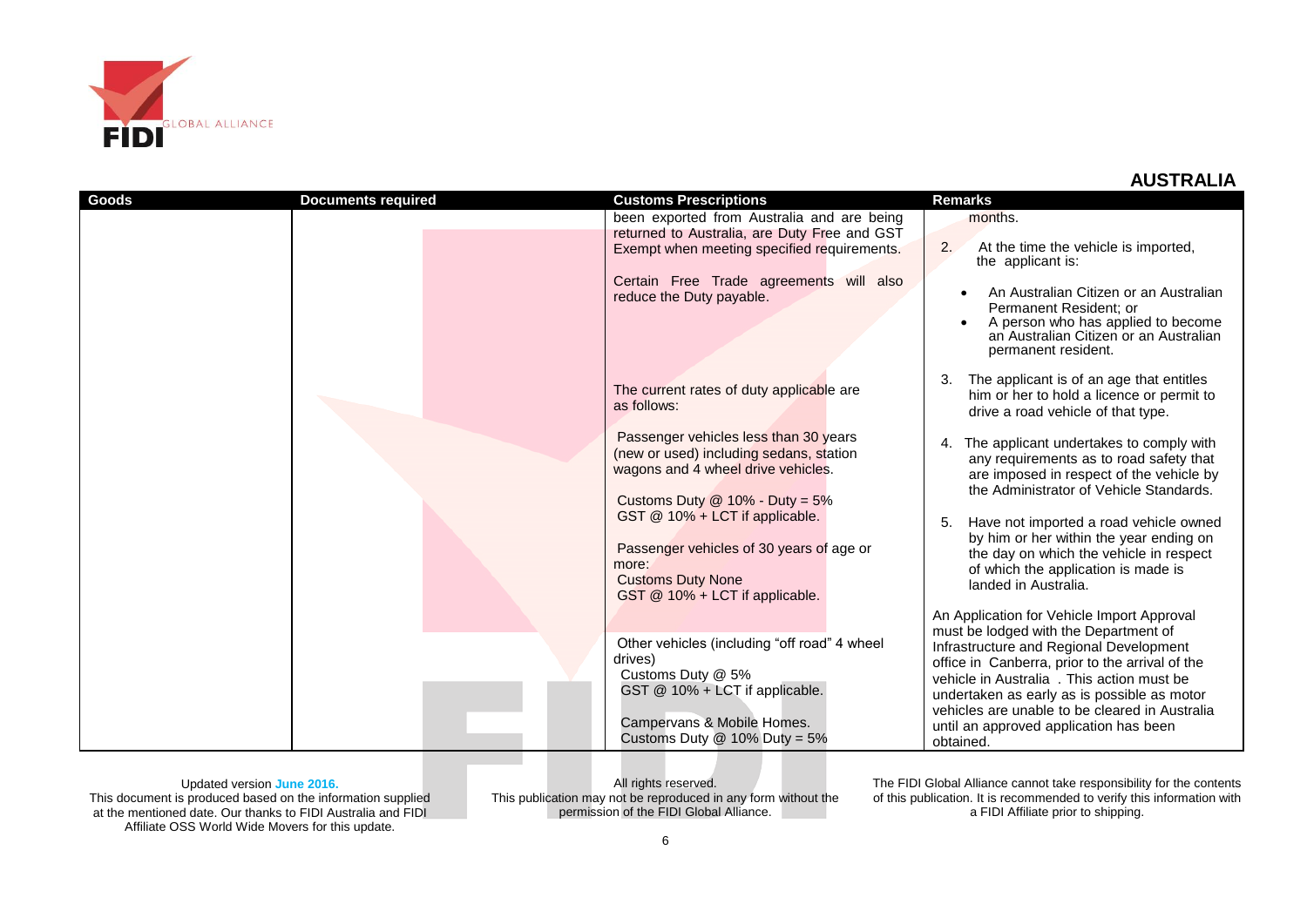

| <b>Goods</b> | <b>Documents required</b> | <b>Customs Prescriptions</b>                                                                                                                                                                                                                                                                                                                                                                                                                                                                                                                                                                                                        | <b>Remarks</b>                                                                                                                                                                                                                                                                                                                                                                                                                                                                                                                                                                                                                                                                                                                                                                                                                                                                                                                                                                                                                                                                                                                                                                                                                                                                                                |
|--------------|---------------------------|-------------------------------------------------------------------------------------------------------------------------------------------------------------------------------------------------------------------------------------------------------------------------------------------------------------------------------------------------------------------------------------------------------------------------------------------------------------------------------------------------------------------------------------------------------------------------------------------------------------------------------------|---------------------------------------------------------------------------------------------------------------------------------------------------------------------------------------------------------------------------------------------------------------------------------------------------------------------------------------------------------------------------------------------------------------------------------------------------------------------------------------------------------------------------------------------------------------------------------------------------------------------------------------------------------------------------------------------------------------------------------------------------------------------------------------------------------------------------------------------------------------------------------------------------------------------------------------------------------------------------------------------------------------------------------------------------------------------------------------------------------------------------------------------------------------------------------------------------------------------------------------------------------------------------------------------------------------|
|              |                           | GST @ 10% + LCT if applicable<br><b>Motor Cycles</b><br><b>Customs Duty None</b><br>GST @ 10%<br><b>LCT None</b><br>Australian manufactured vehicles:<br>are not subject to customs duty, but are liable<br>to GST, unless GST was paid prior to original<br>exportation, and no refund or drawback of<br>GST was obtained when the vehicle was<br>exported.<br>Also subject to LCT if applicable.<br>The duty rates and Luxury Car Tax threshold<br>value are subject to change. The most<br>current information is available from the<br>Australian Border Force website at<br>http://www.border.gov.au/Busi/Impo/Impo-<br>1#Duty | Vehicles that arrive in Australia without an<br>approval will have to be re-exported or<br>destroyed and the importer may face a fine<br>of up to A\$13,000.00.<br>Import approvals cannot be issued for<br>vehicles after they have been imported.<br>A vehicle is deemed to have been imported as<br>at the arrival date of the carrying vessel.<br>Enquiries concerning the personally<br>imported vehicle application should be<br>directed to the Dept. of Infrastructure and<br>Regional Development, GPO Box 594,<br>Canberra ACT 2601. Enquiries relating to<br>the registration requirements of a motor<br>vehicle should be directed to the<br>appropriate registration authority in the<br>intended State/Territory of use of the<br>vehicle.<br>The Department of Agriculture (DOA) inspect<br>all vehicles on arrival, and require them to be<br>properly cleaned. This is usually effected by<br>steam cleaning. You should remove all soil<br>and any other matter from your vehicle<br>(including and especially the underside) prior<br>to its exportation to Australia. For further<br>information, please refer to<br>http://www.agriculture.gov.au/import/vehicles-<br>machinery/motor-vehicles.<br>Road vehicles (and other equipment such<br>as boats, caravans, etc.) equipped with an |

Updated version **June 2016.** This document is produced based on the information supplied at the mentioned date. Our thanks to FIDI Australia and FIDI Affiliate OSS World Wide Movers for this update.

All rights reserved. This publication may not be reproduced in any form without the permission of the FIDI Global Alliance.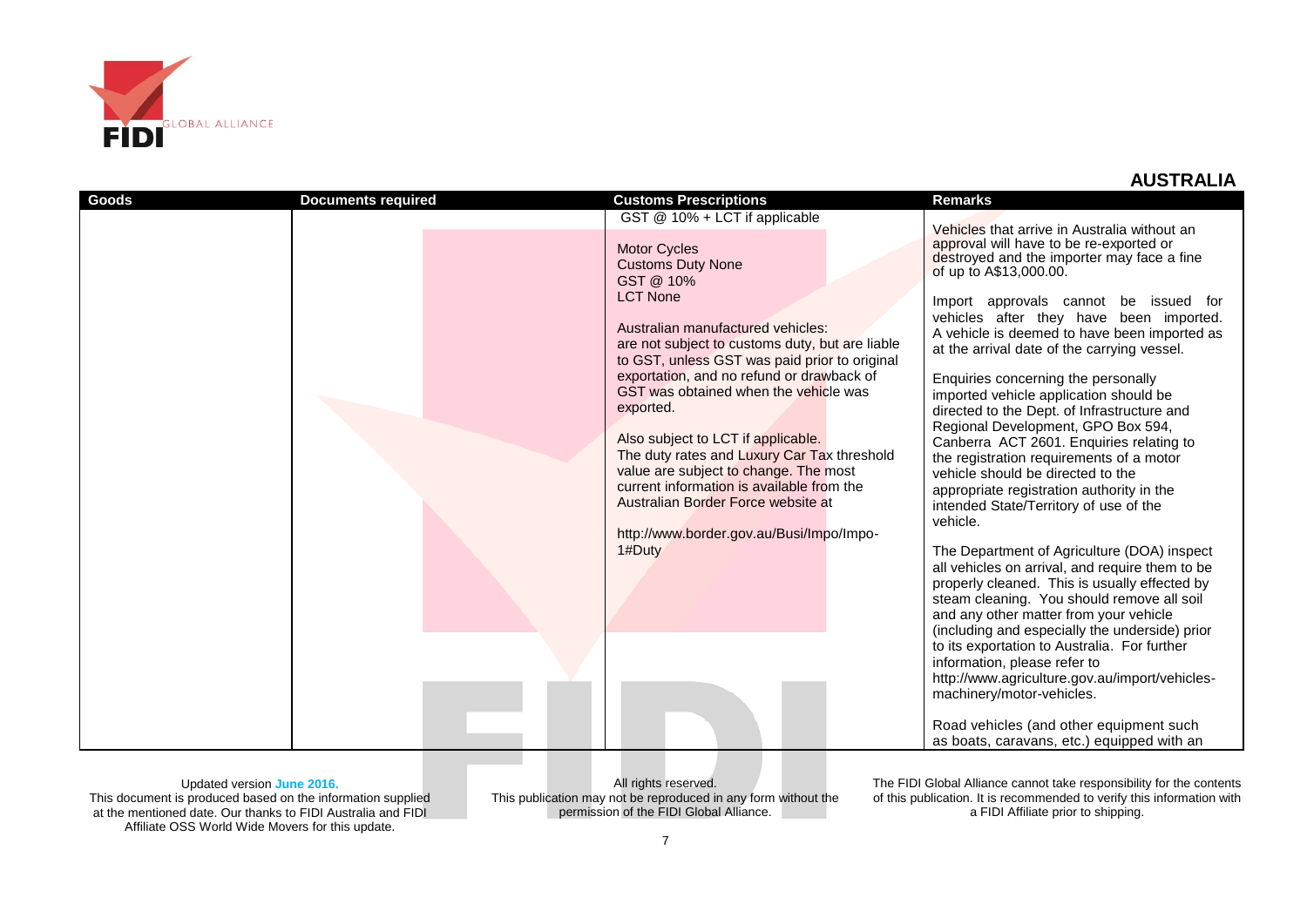

| Goods | <b>Documents required</b> | <b>Customs Prescriptions</b> | <b>Remarks</b>                                                                                                                                                                                                                                                                                                                                                                                                                                   |
|-------|---------------------------|------------------------------|--------------------------------------------------------------------------------------------------------------------------------------------------------------------------------------------------------------------------------------------------------------------------------------------------------------------------------------------------------------------------------------------------------------------------------------------------|
|       |                           |                              | air-conditioner or a refrigeration system may<br>require an import licence under the Ozone<br>Protection and Synthetic Greenhouse Gas<br>Management Act 1989. This Act controls the<br>manufacture, import and export of ozone<br>depleting substances (ODS) and synthetic<br>greenhouse gases (SGG) in Australia.                                                                                                                               |
|       |                           |                              | These substances are listed in Schedule 10<br>of the Customs (Prohibited Imports)<br>Regulations 1956. It is an offence to import<br>controlled ODS/SGG equipment without a<br>licence.                                                                                                                                                                                                                                                          |
|       |                           |                              | Before importing a road vehicle with an air-<br>conditioner or refrigeration system, you must<br>find out the type and quantity of gas<br>contained in the equipment (if gassed) so<br>that you can complete licensing and reporting<br>requirements that are detailed at the<br>Department of Environment (DoE) website.<br>Specific requirements are available<br>at: www.environment.gov.au/atmosphere/ozo<br>ne/licences/vehicle-import.html |
|       |                           |                              | You may not need to apply for an ODS/SGG<br>equipment licence if the road vehicle is kept<br>by you or a member of your household, and:<br>the road vehicle is owned by you (the<br>importer) for at least 12 months prior to<br>importation and is principally for your private<br>use; or the air-conditioning or refrigeration<br>system is degassed prior to being shipped<br>to Australia.                                                  |

Updated version **June 2016.** This document is produced based on the information supplied at the mentioned date. Our thanks to FIDI Australia and FIDI Affiliate OSS World Wide Movers for this update.

All rights reserved. This publication may not be reproduced in any form without the permission of the FIDI Global Alliance.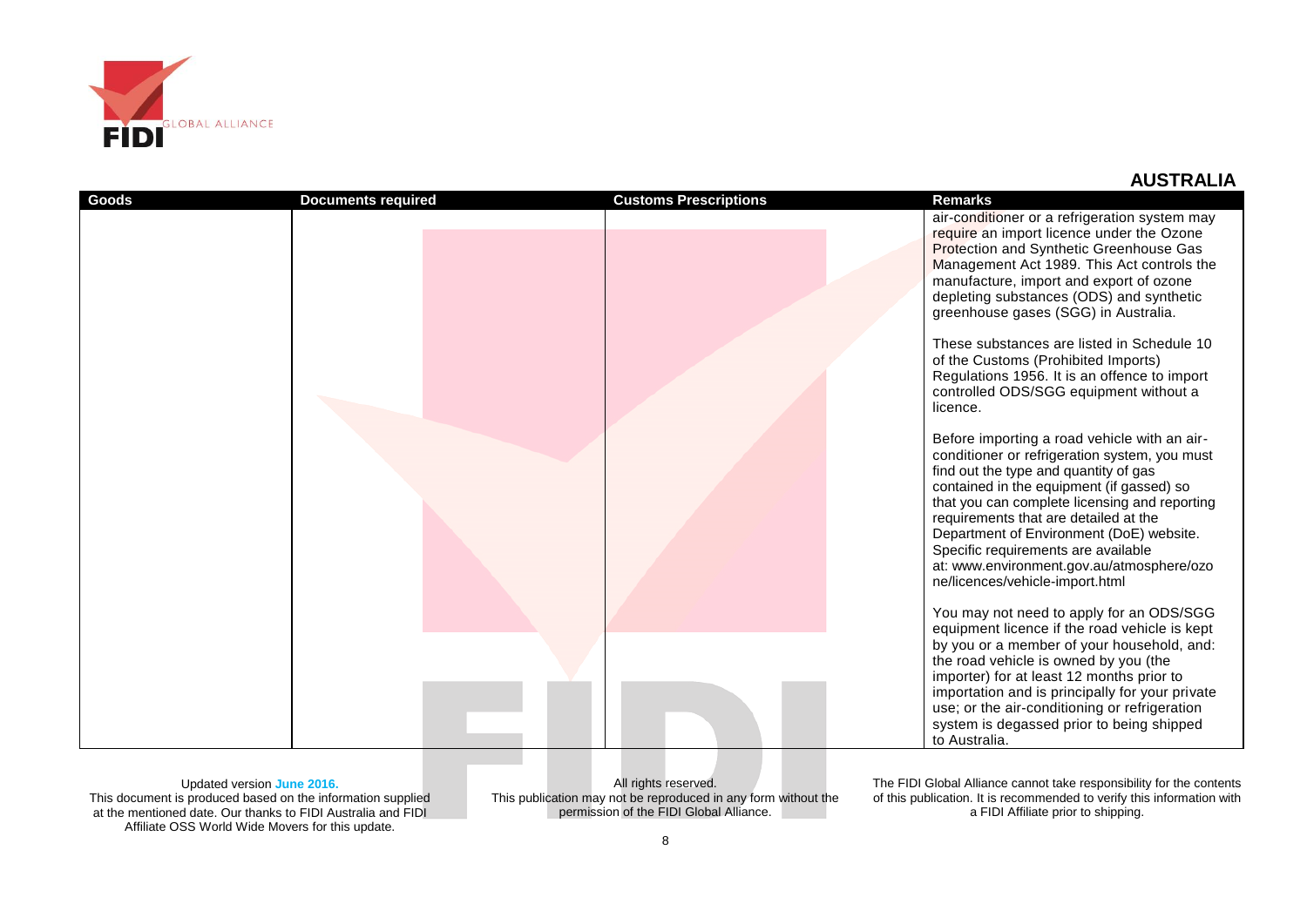

| <b>Goods</b>                                | <b>Documents required</b>                                                                                                  | <b>Customs Prescriptions</b>                                                                                                                                                                                                                                                                                                                                                                                                                                                                                                                                                                                                                                                                                                                                                                                                                                                                                                                                                   | Remarks                                                                                                                                                                                                                        |
|---------------------------------------------|----------------------------------------------------------------------------------------------------------------------------|--------------------------------------------------------------------------------------------------------------------------------------------------------------------------------------------------------------------------------------------------------------------------------------------------------------------------------------------------------------------------------------------------------------------------------------------------------------------------------------------------------------------------------------------------------------------------------------------------------------------------------------------------------------------------------------------------------------------------------------------------------------------------------------------------------------------------------------------------------------------------------------------------------------------------------------------------------------------------------|--------------------------------------------------------------------------------------------------------------------------------------------------------------------------------------------------------------------------------|
|                                             |                                                                                                                            |                                                                                                                                                                                                                                                                                                                                                                                                                                                                                                                                                                                                                                                                                                                                                                                                                                                                                                                                                                                | If you claim one of these exemptions you<br>may be required to present documentary<br>evidence to support your claim. These<br>records should be kept for audit purposes.                                                      |
| Sailing boats, Motor boats,<br><b>Boats</b> | Formal Customs Entry required<br>$\bullet$<br><b>Registration documents</b><br>$\bullet$<br>Purchase receipts<br>$\bullet$ | Sailing boats, motor boats or boats will be<br>admitted without payment of customs duties<br>and GST, on the basis of one vessel per<br>family per 3 years, only if client is able to<br>satisfy the collector of customs at the port of<br>entry that:<br>The importer comes to Australia with the<br>intention of taking up permanent<br>residence, and<br>The importer has personally owned and<br>used the vessel overseas for the whole of<br>the period of 12 months immediately<br>preceding his departure for Australia, and<br>Security is given to Customs that the<br>vessel will not be sold or otherwise<br>disposed of in Australia, by or on behalf<br>of himself within 2 years after the date of<br>importation into Australia, and<br>The vessel is of a kind designed principally<br>for Sporting purposes or recreational use in<br>sheltered waters, and conforms to one of<br>the following specifications:<br>Boats of a kind propelled by<br>$\bullet$ | If the imported boat is carried on a boat<br>trailer, the trailer is required to have a valid<br>Authority to Import from the Australian Vehicle<br>Safety Standards Office.<br>Please see details on Caravan/Trailer section. |

Updated version **June 2016.** This document is produced based on the information supplied at the mentioned date. Our thanks to FIDI Australia and FIDI Affiliate OSS World Wide Movers for this update.

All rights reserved. This publication may not be reproduced in any form without the permission of the FIDI Global Alliance.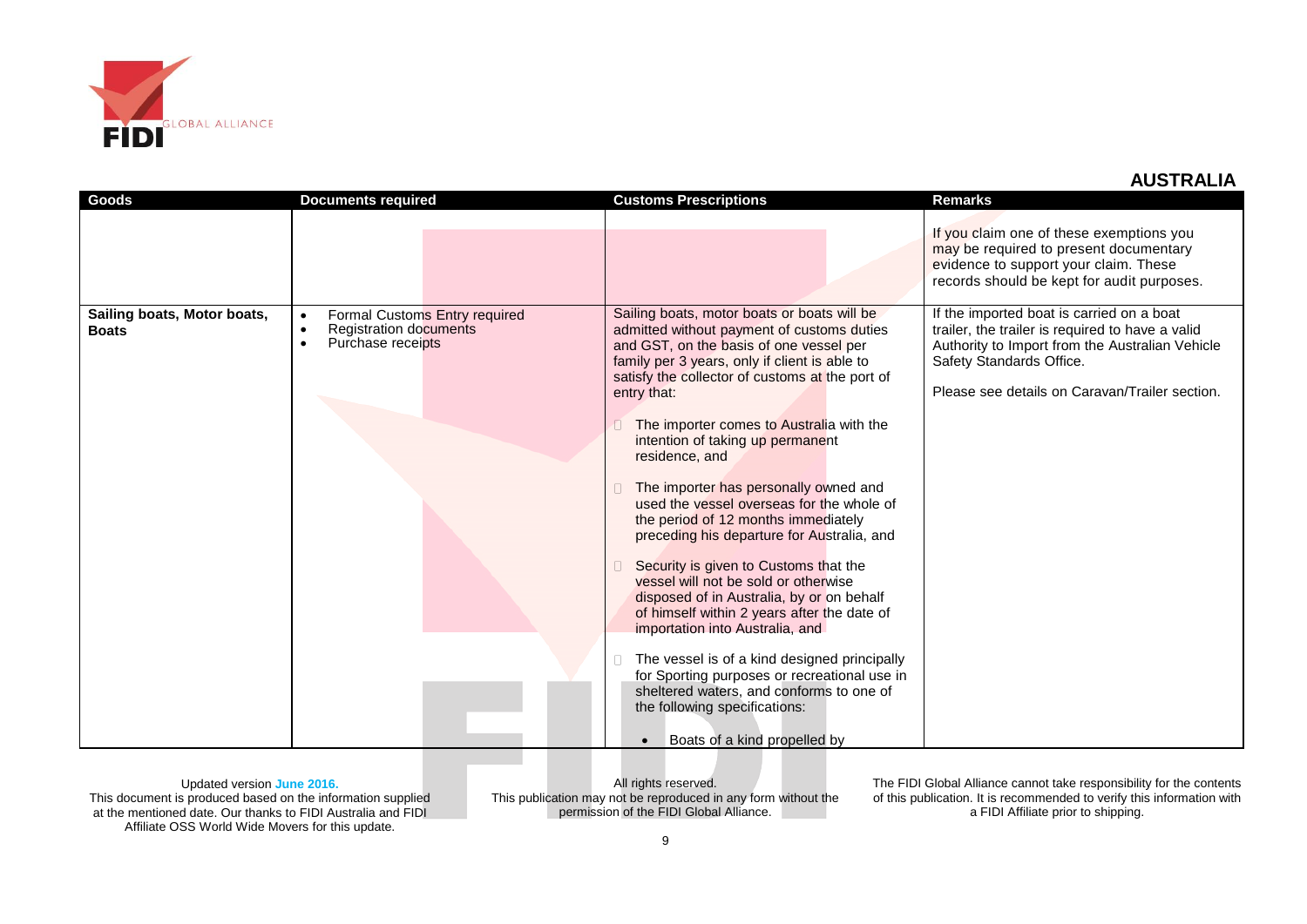

| Goods                        | <b>Documents required</b>                                                                                                                                          | <b>Customs Prescriptions</b>                                                                                                                                                                                                                                                                                                                                                                                                                                                                                                                                                                                                                                                        | <b>Remarks</b>                                                                                                                                                                                                                                                                                                                                                                                                                                                                                                                                                                                                                                                                                                                                                                |
|------------------------------|--------------------------------------------------------------------------------------------------------------------------------------------------------------------|-------------------------------------------------------------------------------------------------------------------------------------------------------------------------------------------------------------------------------------------------------------------------------------------------------------------------------------------------------------------------------------------------------------------------------------------------------------------------------------------------------------------------------------------------------------------------------------------------------------------------------------------------------------------------------------|-------------------------------------------------------------------------------------------------------------------------------------------------------------------------------------------------------------------------------------------------------------------------------------------------------------------------------------------------------------------------------------------------------------------------------------------------------------------------------------------------------------------------------------------------------------------------------------------------------------------------------------------------------------------------------------------------------------------------------------------------------------------------------|
|                              |                                                                                                                                                                    | manual or pedal power.<br>Sailing boats that, in the sailing<br>$\bullet$<br>condition, do not exceed 2.5 metres<br>in width at any section; do not<br>exceed 1000 kilograms unladen<br>weight; do not incorporate any<br>device for propelling the boat by<br>power, such as an auxiliary motor;<br>and are not of the deep keel type; or<br>Powered boats that do not exceed<br>$\bullet$<br>7 metres in length overall; do not<br>exceed 2.5 metres in width at any<br>section; do not exceed 1250<br>kilograms all up, unladen weight (i.e.<br>with driving units and transmissions)<br>or 800 kilograms unladen weight<br>without<br>driving<br>units<br>and<br>transmissions. |                                                                                                                                                                                                                                                                                                                                                                                                                                                                                                                                                                                                                                                                                                                                                                               |
| <b>Caravans and Trailers</b> | Formal Customs Entry required<br>$\bullet$<br><b>Registration documents</b><br>$\bullet$<br>Purchase receipts<br>$\bullet$<br>Vehicle Import Approval<br>$\bullet$ | You may obtain free admission of a non-<br>motorised caravan, and a non-motorised box,<br>boat or other similar trailer on the basis of<br>one article per family per 3 years, only if you<br>are able to satisfy the Collector of Customs at<br>the port of entry that:<br>You have come to Australia with the<br>intention of taking up permanent<br>residence, and<br>The goods have been personally owned<br>and used overseas for the whole of the<br>period of<br>12 months immediately preceding<br>your departure for Australia                                                                                                                                             | Refer remarks in motor car section.<br>An 'Application For Vehicle Import Approval'<br>must be lodged with the Dept of Infrastructure<br>and Regional Development office in<br>Canberra, prior to the arrival of the vehicle in<br>Australia. This action must be undertaken as<br>early as is possible as motor vehicles are<br>unable to be cleared in Australia until an<br>approved application has been obtained.<br>Vehicles that arrive in Australia without an<br>approval will have to be re-exported or<br>destroyed and the importer may face a fine of<br>up to A\$13,000.00. Import approvals cannot<br>be issued for vehicles after they have been<br>imported.<br>An application form can be sourced from the<br>office of Vehicle Safety Standards website as |

Updated version **June 2016.** This document is produced based on the information supplied at the mentioned date. Our thanks to FIDI Australia and FIDI Affiliate OSS World Wide Movers for this update.

All rights reserved. This publication may not be reproduced in any form without the permission of the FIDI Global Alliance.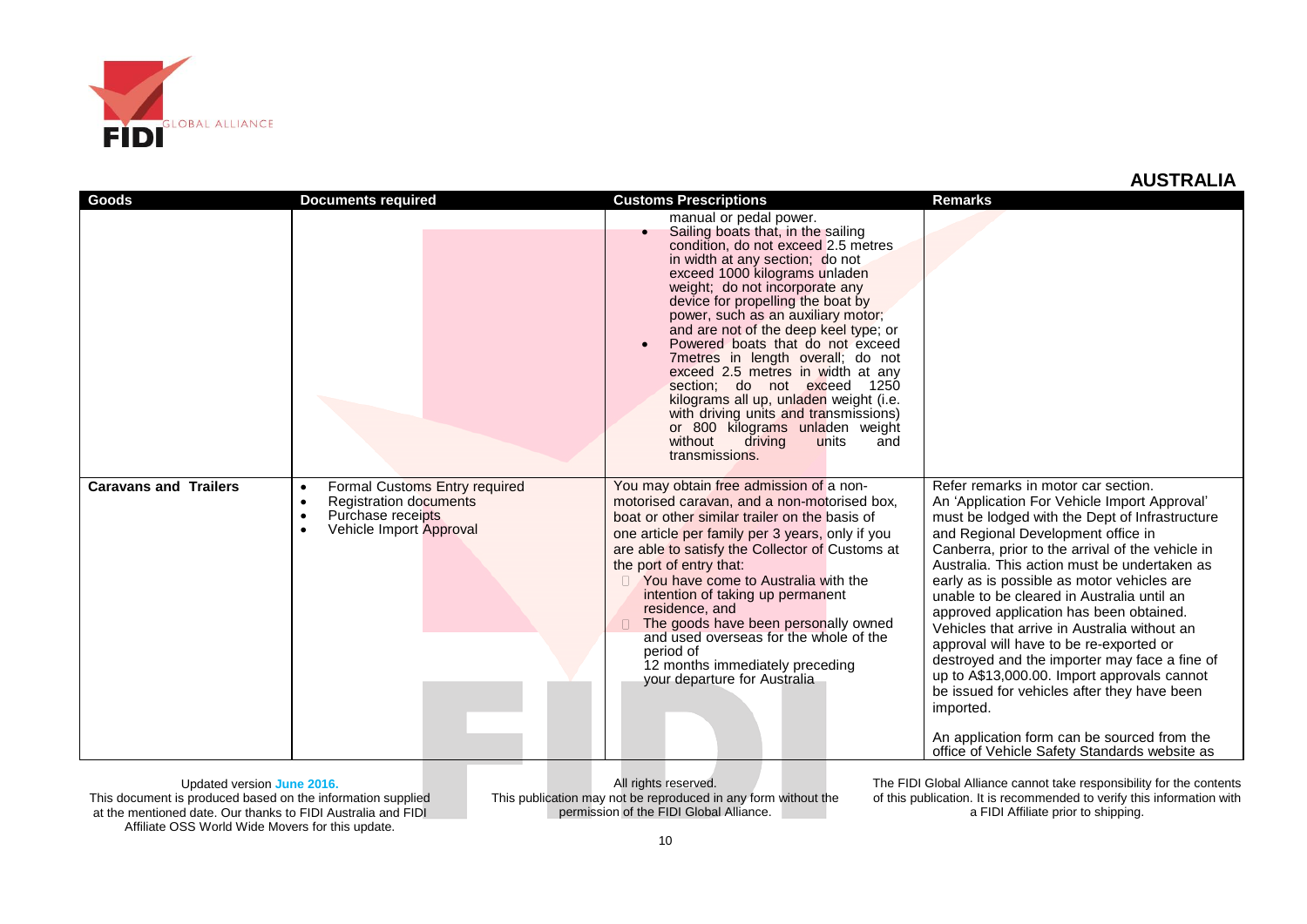

| Goods                                            | <b>Documents required</b>                                                                                                                                                                                                                                                                                                                | <b>Customs Prescriptions</b>                                                                                                                                                                                                                                                                                                                                                | <b>Remarks</b>                                                                                                                                                                                                                                                                                                                                                                                                                                                                                                                                                                                                                                                                              |
|--------------------------------------------------|------------------------------------------------------------------------------------------------------------------------------------------------------------------------------------------------------------------------------------------------------------------------------------------------------------------------------------------|-----------------------------------------------------------------------------------------------------------------------------------------------------------------------------------------------------------------------------------------------------------------------------------------------------------------------------------------------------------------------------|---------------------------------------------------------------------------------------------------------------------------------------------------------------------------------------------------------------------------------------------------------------------------------------------------------------------------------------------------------------------------------------------------------------------------------------------------------------------------------------------------------------------------------------------------------------------------------------------------------------------------------------------------------------------------------------------|
|                                                  |                                                                                                                                                                                                                                                                                                                                          |                                                                                                                                                                                                                                                                                                                                                                             | follows:                                                                                                                                                                                                                                                                                                                                                                                                                                                                                                                                                                                                                                                                                    |
|                                                  |                                                                                                                                                                                                                                                                                                                                          |                                                                                                                                                                                                                                                                                                                                                                             | https://infrastructure.gov.au/roads/vehicle_regul<br>ation/bulletin/index.aspx                                                                                                                                                                                                                                                                                                                                                                                                                                                                                                                                                                                                              |
| <b>Firearms</b>                                  | Most firearms require Police<br>authorisation from the State in which the<br>person intends to reside or visit.<br>Certain firearms i.e. pump action<br>$\bullet$<br>shotguns, self-loading rim fire rifles and<br>automatic firearms may only be imported<br>with the PRIOR written approval of the<br><b>Federal Attorney-General.</b> | Duty free entry provided the relative<br>firearm licence is issued and the firearm<br>passes a ballistic/safety inspection.                                                                                                                                                                                                                                                 | The Australian Border Force will forward all<br>firearms to the Commonwealth Police for<br>ballistics/safety inspection. As State<br>regulations vary in Australia, it is strongly<br>recommended that the client writes to the<br>Police department in the intended<br>State/Territory of residence, for approval prior<br>to shipping the firearm.<br>Firearms will be released to the owner upon<br>presentation of the appropriate licence/s.                                                                                                                                                                                                                                           |
| Foodstuffs, meat, plants &<br>vegetable products |                                                                                                                                                                                                                                                                                                                                          | Meat, poultry, eggs, dairy products, seeds,<br>herbs and spices, and many other food<br>products containing these, are prohibited<br>items, or have special import conditions.<br>They should NOT be included in personal and<br>household effects shipments.<br>Timber items containing bark will be ordered<br>for treatment or destruction at the importer's<br>expense. | DO NOT use fruit boxes for packing.<br>Christmas or festive decorations containing<br>pinecones and other plant matter will be<br>inspected and are subject to confiscation<br>and possible destruction.<br>Artificial trees that utilise real timber as the<br>trunk/branch will be ordered for treatment or<br>possible destruction. It is possible that the<br>treatment could irreversibly damage the item.<br>Dried floral arrangements should not be sent.<br>Water Hyacinth requires an import permit to<br>allow importation. Items manufactured from<br>this material should not be shipped until the<br>import permit has been issued.<br>Further details can be sourced from the |

Updated version **June 2016.** This document is produced based on the information supplied at the mentioned date. Our thanks to FIDI Australia and FIDI Affiliate OSS World Wide Movers for this update.

All rights reserved. This publication may not be reproduced in any form without the permission of the FIDI Global Alliance.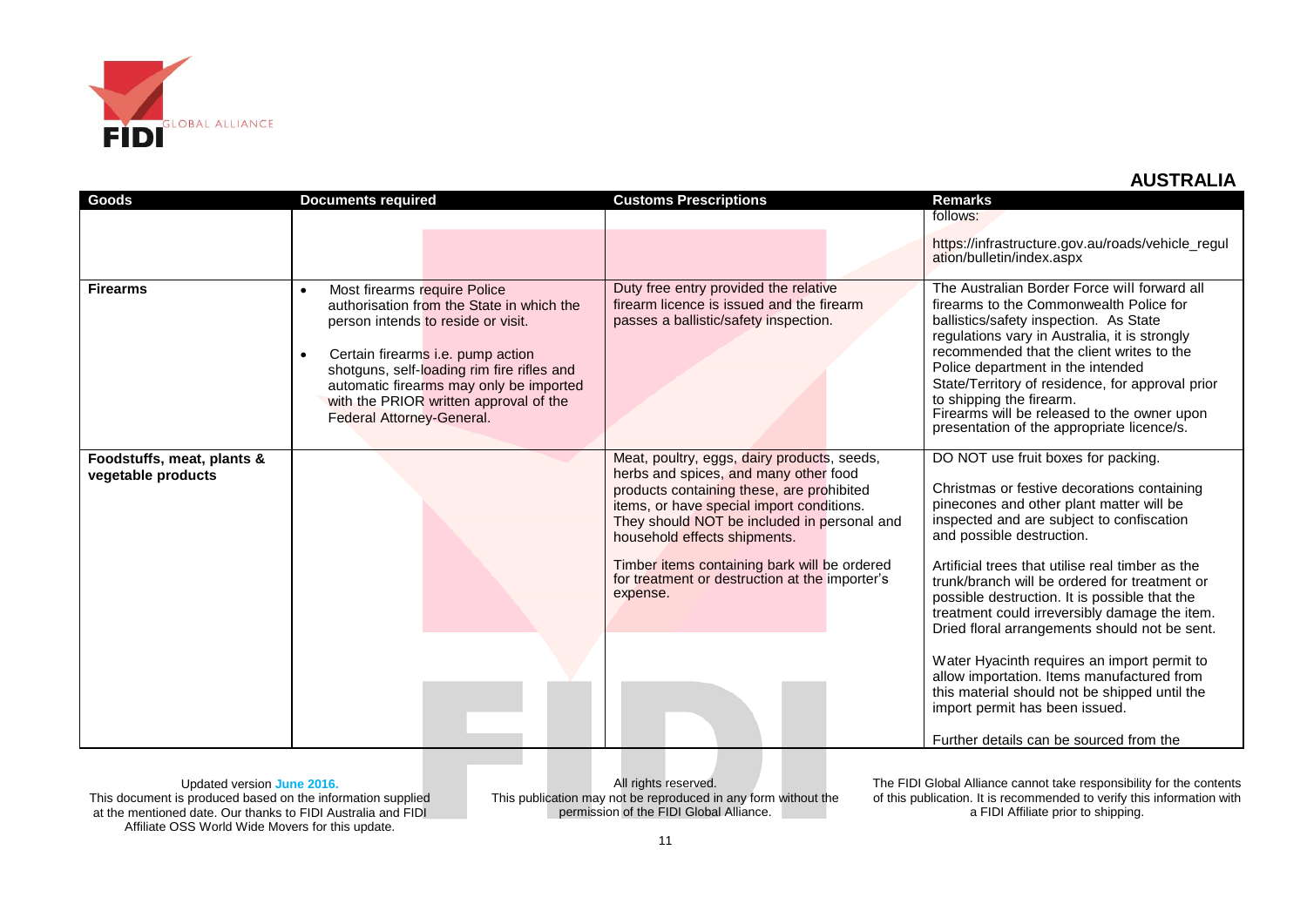

| Goods                                                     | <b>Documents required</b>                                                                                                                                                                                                                               | <b>Customs Prescriptions</b>                                                                                                                        | <b>Remarks</b>                                                                                                                                                                                                                                                                                                                                                                                                                   |
|-----------------------------------------------------------|---------------------------------------------------------------------------------------------------------------------------------------------------------------------------------------------------------------------------------------------------------|-----------------------------------------------------------------------------------------------------------------------------------------------------|----------------------------------------------------------------------------------------------------------------------------------------------------------------------------------------------------------------------------------------------------------------------------------------------------------------------------------------------------------------------------------------------------------------------------------|
|                                                           |                                                                                                                                                                                                                                                         |                                                                                                                                                     | Department of Agriculture website at                                                                                                                                                                                                                                                                                                                                                                                             |
|                                                           |                                                                                                                                                                                                                                                         |                                                                                                                                                     | http://www.agriculture.gov.au/import                                                                                                                                                                                                                                                                                                                                                                                             |
|                                                           |                                                                                                                                                                                                                                                         |                                                                                                                                                     |                                                                                                                                                                                                                                                                                                                                                                                                                                  |
| <b>Alcoholic beverages</b>                                | A complete list of all bottles, depicting the<br>following:<br>Alcohol type and style<br>Size of bottle (ozs. or mls.)<br>% of bottle content if bottle not full<br>Alcoholic content of liquor as a % of<br>volume<br>Country of production.<br>Value. | All alcoholic beverages will be subject to<br>customs duty and GST. Beer, Wine and<br>Spirits all attract extremely high levels of duty<br>and GST. | Actual duty rates will be based on the nature<br>of the liquor, and the alcoholic strength. If<br>liquor is included in a consignment, ensure it<br>is clearly labelled and accessible so as to<br>facilitate customs examination.<br>If a fully documented list describing alcohol<br>is provided (as shown under documents<br>required section) then in many instances<br>physical inspection of the liquor may be<br>avoided. |
| <b>Narcotic Drugs &amp; Drugs of</b><br><b>Dependence</b> |                                                                                                                                                                                                                                                         | <b>IMPORT PROHIBITED</b>                                                                                                                            |                                                                                                                                                                                                                                                                                                                                                                                                                                  |
| Dogs, Cats                                                | Permit to Import.<br>$\bullet$                                                                                                                                                                                                                          | Cats and dogs may only be imported from                                                                                                             | Application forms for import permits can be<br>obtained from the relevant Animal                                                                                                                                                                                                                                                                                                                                                 |
|                                                           | Veterinary Certificates.<br>$\bullet$                                                                                                                                                                                                                   | DOA (Department of Agriculture), approved<br>countries, and must be accompanied by a                                                                | <b>Quarantine Stations.</b>                                                                                                                                                                                                                                                                                                                                                                                                      |
|                                                           |                                                                                                                                                                                                                                                         | valid Permit to Import.                                                                                                                             |                                                                                                                                                                                                                                                                                                                                                                                                                                  |
|                                                           |                                                                                                                                                                                                                                                         |                                                                                                                                                     | Specific information can be sourced                                                                                                                                                                                                                                                                                                                                                                                              |
|                                                           |                                                                                                                                                                                                                                                         | Dogs and cats must have been resident in                                                                                                            | from the Department of Agriculture web                                                                                                                                                                                                                                                                                                                                                                                           |
|                                                           |                                                                                                                                                                                                                                                         | any of the approved countries for at least 6                                                                                                        | site at                                                                                                                                                                                                                                                                                                                                                                                                                          |
|                                                           |                                                                                                                                                                                                                                                         | months (or from birth), and during the period<br>of 30 days preceding export they must not                                                          | http://www.agriculture.gov.au/cats-dogs                                                                                                                                                                                                                                                                                                                                                                                          |
|                                                           |                                                                                                                                                                                                                                                         | have been in Quarantine in the country of                                                                                                           |                                                                                                                                                                                                                                                                                                                                                                                                                                  |
|                                                           |                                                                                                                                                                                                                                                         | export.                                                                                                                                             |                                                                                                                                                                                                                                                                                                                                                                                                                                  |
|                                                           |                                                                                                                                                                                                                                                         | In all cases except New Zealand, a permit                                                                                                           |                                                                                                                                                                                                                                                                                                                                                                                                                                  |
|                                                           |                                                                                                                                                                                                                                                         | must be obtained before a dog or cat will be                                                                                                        |                                                                                                                                                                                                                                                                                                                                                                                                                                  |
|                                                           |                                                                                                                                                                                                                                                         | permitted to enter Australia.                                                                                                                       |                                                                                                                                                                                                                                                                                                                                                                                                                                  |
|                                                           |                                                                                                                                                                                                                                                         | Enquiries concerning the importation of dogs                                                                                                        |                                                                                                                                                                                                                                                                                                                                                                                                                                  |

Updated version **June 2016.** This document is produced based on the information supplied at the mentioned date. Our thanks to FIDI Australia and FIDI Affiliate OSS World Wide Movers for this update.

All rights reserved. This publication may not be reproduced in any form without the permission of the FIDI Global Alliance.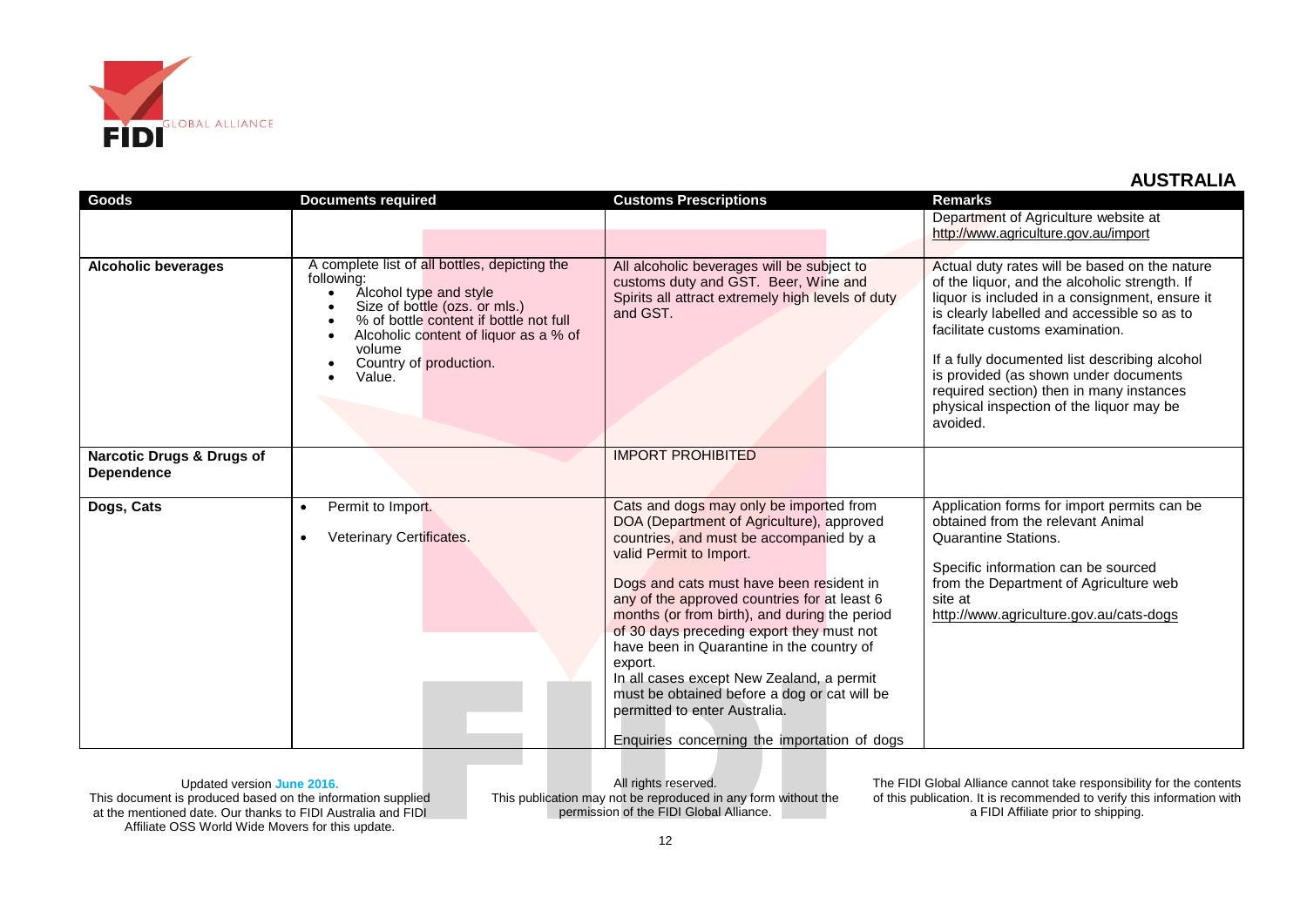

| Goods                         | <b>Documents required</b>                   | <b>Customs Prescriptions</b>                    | <b>Remarks</b>                                                                              |
|-------------------------------|---------------------------------------------|-------------------------------------------------|---------------------------------------------------------------------------------------------|
|                               |                                             | and cats should be directed to the Animal       |                                                                                             |
|                               |                                             | Quarantine Station where the animal will be     |                                                                                             |
|                               |                                             | boarding.                                       |                                                                                             |
|                               |                                             | In the case of dogs and cats from New           |                                                                                             |
|                               |                                             | Zealand, any enquiries should be made to the    |                                                                                             |
|                               |                                             | Animal Health Division, Ministry of Agriculture |                                                                                             |
|                               |                                             | and Fisheries in the nearest New Zealand        |                                                                                             |
|                               |                                             | city. Dogs and cats entering Australia without  |                                                                                             |
|                               |                                             | prior approval will be destroyed on arrival or  |                                                                                             |
|                               |                                             | re-exported to their country of origin.         |                                                                                             |
|                               |                                             |                                                 |                                                                                             |
| <b>Birds</b>                  |                                             | The importation of birds is currently           | Full details can be sourced from the                                                        |
|                               |                                             | prohibited, with the exception of pigeons       | Department of Agriculture website at                                                        |
|                               |                                             | from approved countries and household pet       | http://apps.daff.gov.au/icon32/asp/ex_querycont<br>ent.asp                                  |
|                               |                                             | birds from New Zealand.                         |                                                                                             |
| Certain feathers, furs,       |                                             | Importation of products from endangered         | Full details on restricted and prohibited                                                   |
| skins, tusks etc. and         |                                             | species is prohibited.                          | imports are available from the Wildlife                                                     |
| items/products                |                                             |                                                 | Protection Authority web site                                                               |
| manufacturer of/from          |                                             | Other products are subject to inspection        | http://www.deh.gov.au/biodiversity/trade-                                                   |
| animals coming under the      |                                             | and treatment if necessary.                     | use/index.html                                                                              |
| protected species             |                                             |                                                 | and                                                                                         |
| regulations                   |                                             |                                                 | http://www.ea.gov.au/biodiversity/trade-                                                    |
|                               |                                             |                                                 | use/cites/index.html                                                                        |
|                               |                                             |                                                 |                                                                                             |
| Aircraft of all types, having | Formal Customs Entry required.<br>$\bullet$ | Duty and Tax free entry                         | The goods must be imported by an arriving                                                   |
| not more than one             |                                             |                                                 | person who is an adult permanent resident. If                                               |
| propulsion motor              | Registration documents.<br>$\bullet$        |                                                 | the person is part of a family, only one aircraft                                           |
|                               | Purchase receipts.<br>$\bullet$             |                                                 | will be allowed for the family.                                                             |
|                               |                                             |                                                 | If the person is not part of a family, only<br>one aircraft will be allowed for the person. |
|                               |                                             |                                                 | The person must have personally owned and                                                   |
|                               |                                             |                                                 | used the goods overseas for the six months                                                  |
|                               |                                             |                                                 | preceding the person's departure for                                                        |
|                               |                                             |                                                 | Australia.                                                                                  |

Updated version **June 2016.** This document is produced based on the information supplied at the mentioned date. Our thanks to FIDI Australia and FIDI Affiliate OSS World Wide Movers for this update.

All rights reserved. This publication may not be reproduced in any form without the permission of the FIDI Global Alliance.